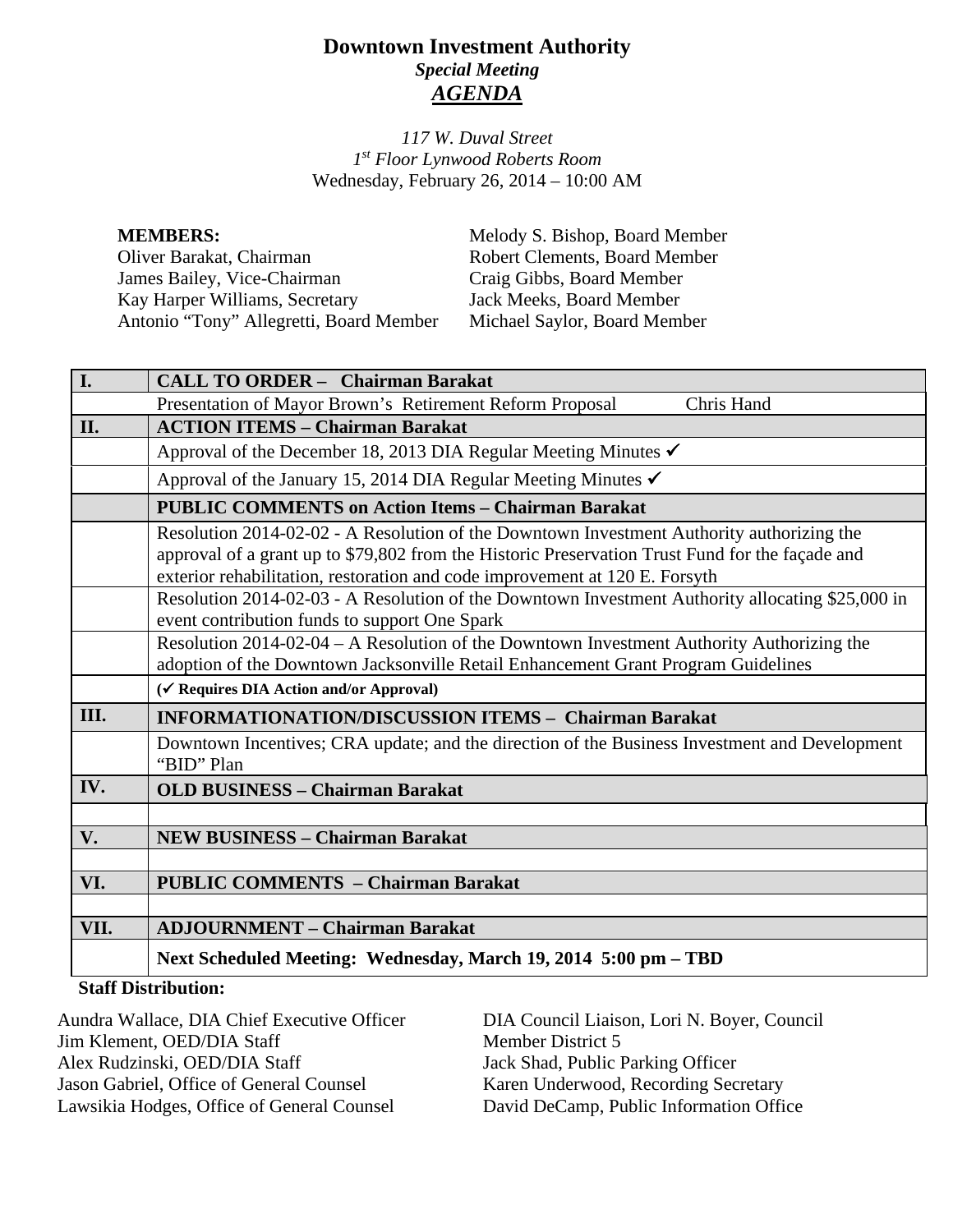

**Downtown Investment Authority Special Meeting** 

#### **City Hall at St. James 117 West Duval St., Lynwood Roberts Room**

*Wednesday, February 26, 2014 – 10:00 a.m.*

## *DIA Special Meeting MEETING MINUTES*

**Board Members Present:** Oliver Barakat, Chairman; Jim Bailey, Vice Chairman; Kay Harper Williams, Secretary; Tony Allegretti, Melody Bishop, Jack Meeks, and Michael Saylor

Board Members Absent: Robert Clements and Craig Gibbs

**Office of General Counsel:** Lawsikia Hodges

Council Member: Lori Boyer

**Attendees:** Jim Catlett, IGS Solutions; Tony Robbins, Consultant; Lara Diettrich, Consultant; Aundra Wallace, DIA CEO; and Karen Underwood, Executive Assistant

## **I. CALL TO ORDER**

Chairman Barakat called the special meeting to order at approximately 10:11 a.m. and opened with the Pledge of Allegiance.

### **II. ACTION ITEMS**

### APPROVAL OF THE DECEMBER 18, 2013 DIA MEETING MINUTES

### APPROVAL OF THE JANUARY 15, 2014 DIA MEETING MINUTES

Vice Chairman Bailey reported that at the December meeting there was discussion about moving the regular meetings to a different time. Mr. Wallace responded that he will reach out to the new members about what seems to be the best for them and will make a recommendation by the next regular meeting on March 19, 2014.

# **The December 18, 2013 DIA REGULAR MEETING TRANSCRIPTS WERE APPROVED UNANIMOUSLY 7-0**

## **The JANUARY 15, 2014 DIA REGULAR MEETING TRANSCRIPTS WERE APPROVED UNANIMOUSLY 7-0**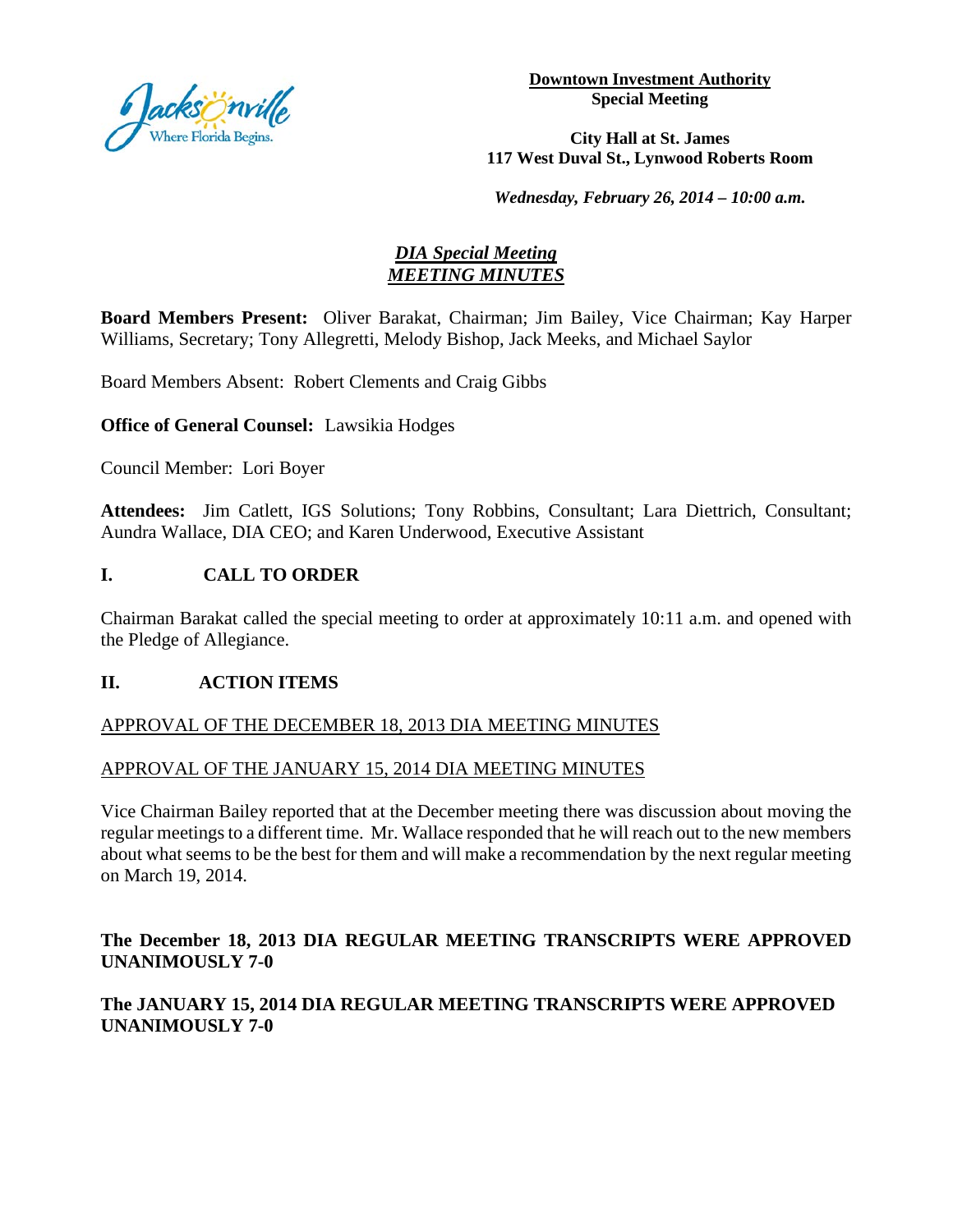Downtown Investment Authority Special Meeting February 26, 2014 Page 2 of 6

RESOLUTION 2014-02-02 – A RESOLUTION OF THE DOWNTOWN INVESTMENT AUTHORITY AUTHORIZING THE APPROVAL OF A GRANT UP TO \$79,777 FROM THE HISTORIC PRESERVATION TRUST FUND FOR THE FAÇADE AND EXTERIOR REHABILITATION, RESTORATION AND CODE IMPROVEMENT AT 120 E. FORSYTH STREET.

Mr. Wallace commended Alex Rudzinski on assisting him with this project

Lisa Sheppard, Historic Preservation Planner, Planning and Department, provided a presentation on the revised Historic Preservation Trust Fund, Part 1, approval with conditions, 120 East Forsyth Street, New York Steam Laundry Building.

Board Member Jack Meeks inquired if there had been any financial investigation regarding the façade improvement program. Mr. Wallace responded that this project meets the Historic Preservation Trust Fund qualifications.

Board Member Kay Harper-Williams addressed issues regarding the grant matrix. Council Member Boyer advised the board to look into legislation and make recommendations to Council if they think there are changes in the program that needed to be implemented in the future.

## **A MOTION WAS MADE BY BOARD MEMBER HARPER-WILLIAMS AND SECONDED BY BOARD MEMBER ALLEGRETTI APPROVING RESOLUTION 2014-02-02, 120 E. FORSYTH STREET MODIFICATION OF THE RETAIL ENHANCEMENT PROGRAM. THE MOTION PASSED UNANIMOUSLY 7/0.**

RESOLUTION 2014-02-03, A RESOLUTION OF THE DOWNTOWN INVESTMENT AUTHORITY ALLOCATING \$25,000 IN EVENT CONTRIBUTION FUNDS TO SUPPORT ONE SPARK

Mr. Wallace stated that One Spark is a five-day event for creators. From April 9-13, 2014, artist, entrepreneurs and innovators will display projects in a 20-square-block, multi-venue gallery in Downtown Jacksonville, Florida. Staff recommends the DIA's participation in this partnership.

Vice Chairman Bailey commented that the Resolution does not reference the City of Jacksonville's contribution. Aundra Wallace responded the DIA would receive credit for its contribution. Chairman Barakat deferred this action item and tabled it until March 19, 2014. Mr. Wallace will provide the DIA's budget at that time.

## **PUBLIC COMMENTS ON ACTION ITEMS**

Chairman Barakat opened the floor for public comments regarding One Spark. There were no comments from the public and the floor was closed for public comments.

RESOLUTION 2014-02-04, A RESOLUTION OF THE DOWNTOWN INVESTMENT AUTHORITY AUTHORIZING THE ADOPTION OF THE DOWNTOWN JACKSONVILLE RETAIL ENHANCEMENT GRANT PROGRAM GUIDELINES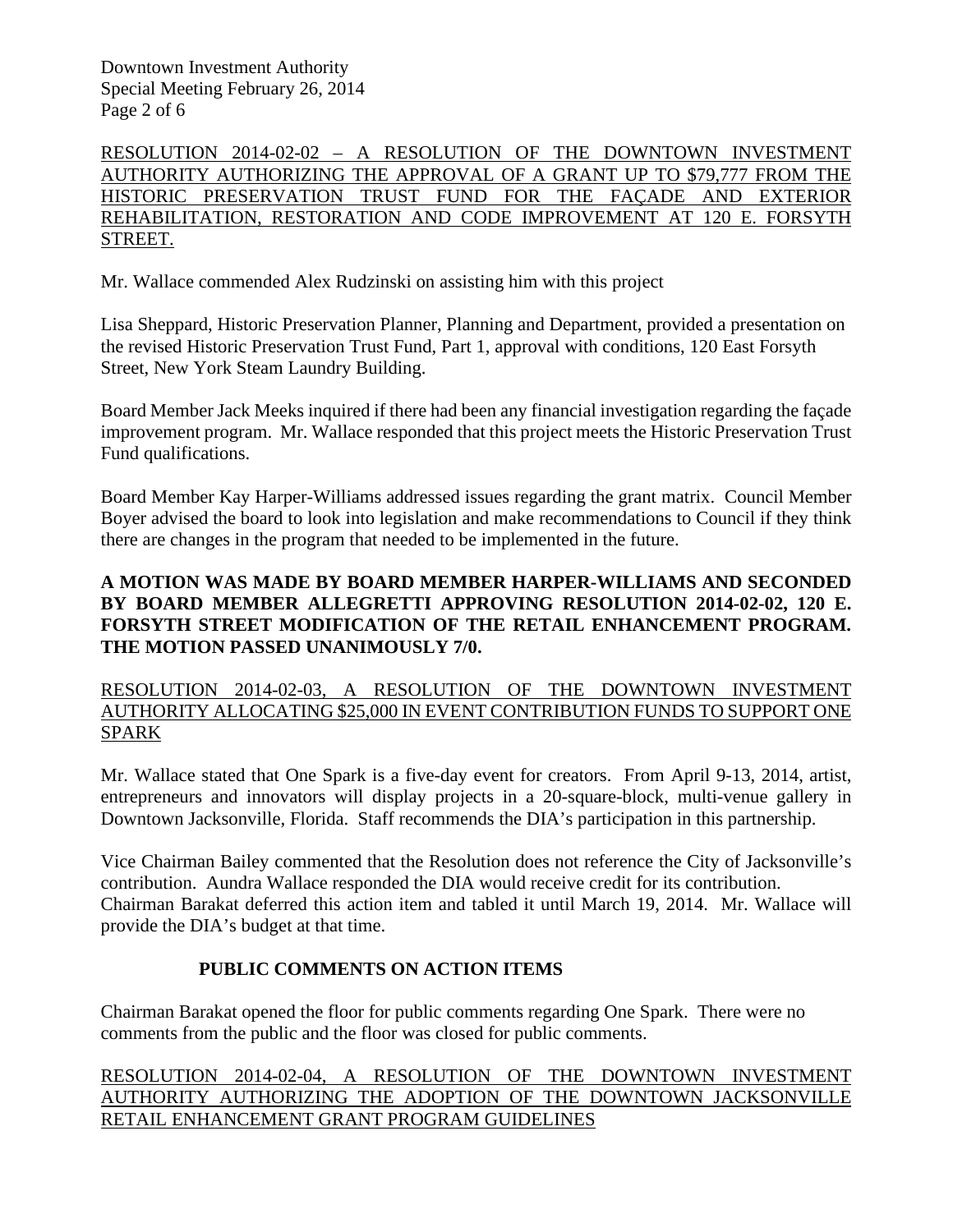Aundra Wallace provided a handout of a Summary of Proposed Amendment to the Downtown Jacksonville Retail Enhancement Grant Program Guidelines, the Grant Application, and the Grant Agreement.

Lawsikia Hodges informed the board that what they have before them is the first draft of the grant. Board Member Bishop inquired of the grant agreement and the construction document Ms. Hodges responded that this form template is used in other contracts from the City and can be tailored.

Chairman Barakat suggested amending some of the language in the Grant Agreement under 1.2 (a).

The board discussed the changes to the Retail Enhancement Grant agreement.

Council Member Boyer addressed the board regarding the Retail Enhancement Program, that it would be submitted as an Ordinance to City Council.

Chairman Barakat stated that there is a distinction between the matrix and the program purchase. The matrix seems to analyze eligibility of the applicant and the project.

Mr. Wallace stated that this was drafted for the Retail Enhancement Program. The JEDC had a score matrix that has now been adopted by OED in terms of how they read particular projects. Chairman Barakat stated that there is a lot of feedback on the summary and suggested before the board meets again that changes be made and provided to Mr. Wallace. Mr. Wallace stated that the next regular board meeting is scheduled for March 19<sup>th</sup> and it will determined whether or not the time

is going to remain at 5:00 p.m. A proposed meeting was suggested for March 21. Mr. Wallace proposed a special meeting for the CRA purposes on March 21<sup>st</sup>.

Council Member Boyer advised the board that this was the perfect opportunity to have the discussion as a group without deferring any items.

Board Member Meeks stated that he was comfortable with the draft the way it is.

The members discussed the Summary of Proposed Amendments to the Downtown Jacksonville Retail Enhancement Grant Program Guidelines and added a Program Scoring Matrix.

Chairman Barakat opened the floor for public comments

Mike Langton advised the board to try not to make the Retail Enhancement Program more complex.

Margie Seaman, National Director, Commercial Real Estate Service, Seller Realty Group, stated that the big problem is the condition of the buildings.

Chairman Barakat stated that this is a real estate improvement plan. When discussing with Council, he will remind them that the board is subsidizing improvements that will outlast the lease of the particular business.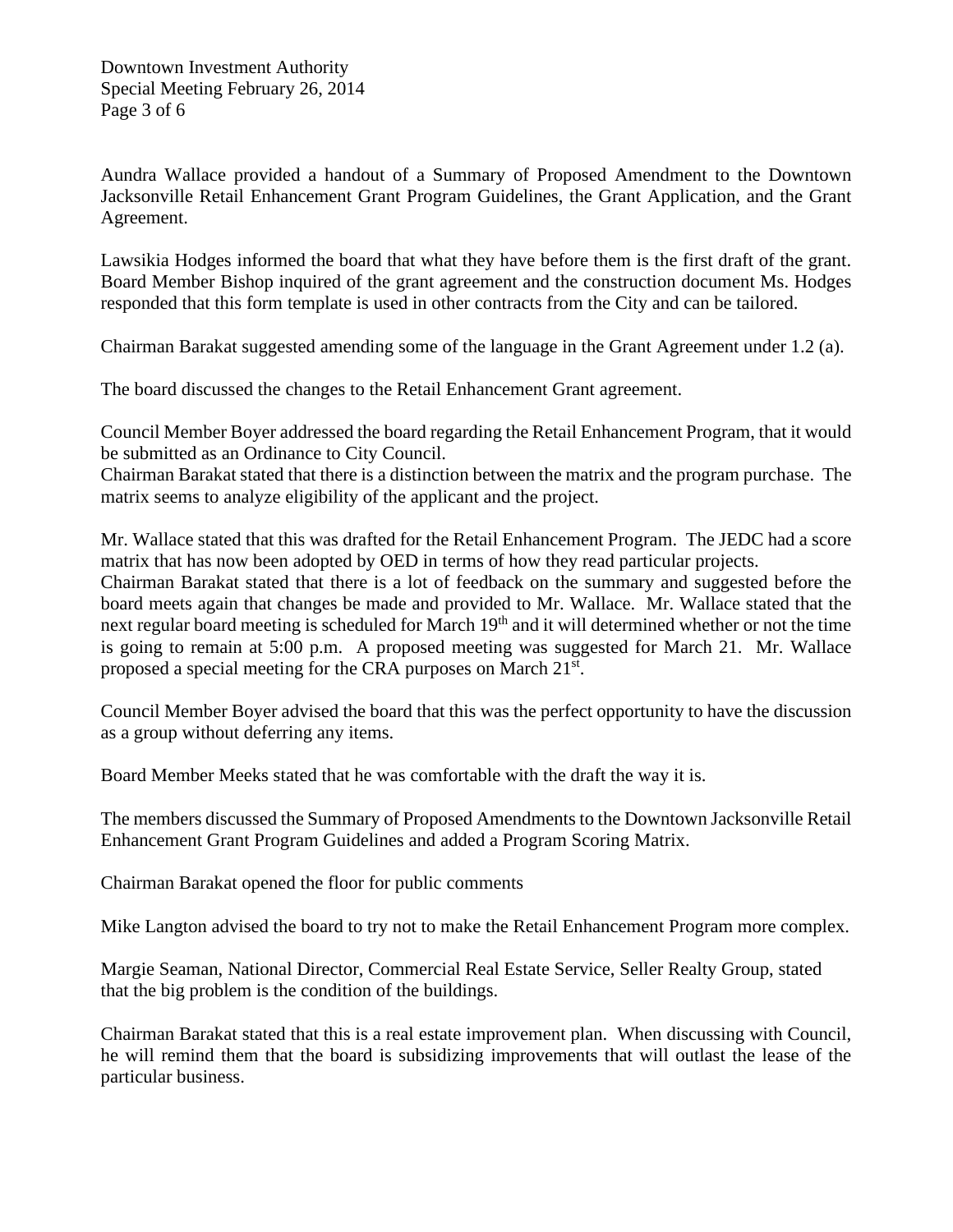Downtown Investment Authority Special Meeting February 26, 2014 Page 4 of 6

Lara Diettrich commented that small business creates less funding. The BID is where the scoring or the judgment is placed, not the CRA Plan.

Council Member Boyer pointed out that all information should be funneled to Lara Diettrich.

**A MOTION WAS MADE BY VICE CHAIRMAN BAILEY AND SECONDED BY BOARD MEMBER TONY ALLEGRETTI TO DEFER RESOLUTION 2014-02-04, A RESOLUTION OF THE DOWNTOWN INVESTMENT AUTHORITY AUTHORIZING THE SECOND AMENDMENT OF THE DT JAX RETAIL ENHANCEMENT PLAN UNTIL BOARD MEMBER MIKE SAYLOR RETURNS TO THE DIA REGULAR MEETING ON MARCH 19, 2014. THE MOTION PASSED UNANIMOUSLY 7/0.**

Board Member Saylor suggested that the board submit all edits to Karen Underwood.

Board Member Bishop inquired about the special meeting. Chairman Barakat responded that they would look at City Council schedules to avoid coinciding with those meetings.

## RESOLUTION 2014-02-03, A RESOLUTION OF THE DOWNTOWN INVESTMENT AUTHORITY ALLOCATING \$25,000 IN EVENT CONTRIBUTION FUNDS TO SUPPORT ONE SPARK

Mr. Wallace reported to the board that the DIA event contribution and sponsorships is in the amount of \$35,000.00

The following were relative comments from the board:

Board Member Kay Harper-Williams was not aware of any other event that was anywhere near the size or the benefit that One Spark provides.

Board Member Allegretti concurred with Board Member Harper Williams and stated that One Spark is in line with the DIA personal agenda initiative.

Lawsikia Hodges advised that the board needs to amend the motion it to include the DIA CEO because he will be executing a necessary agreement with One Spark associated with this contribution.

## **A MOTION WAS MADE BY BOARD MEMBER JACK MEEKS AND SECONDED BY BOARD MEMBER TONY ALLEGRETTI ADOPTING RESOLUTION 2014-02-03, RESOLUTION OF THE DOWNTOWN INVESTMENT AUTHORITY ALLOCATING \$25,000 IN EVENT CONTRIBUTION FUNDS TO SUPPORT ONE SPARK. THE MOTION PASSED UNANIMOUSLY 7/0.**

The board recessed at 12:25 p.m.

The board reconvened at 12:30 p.m.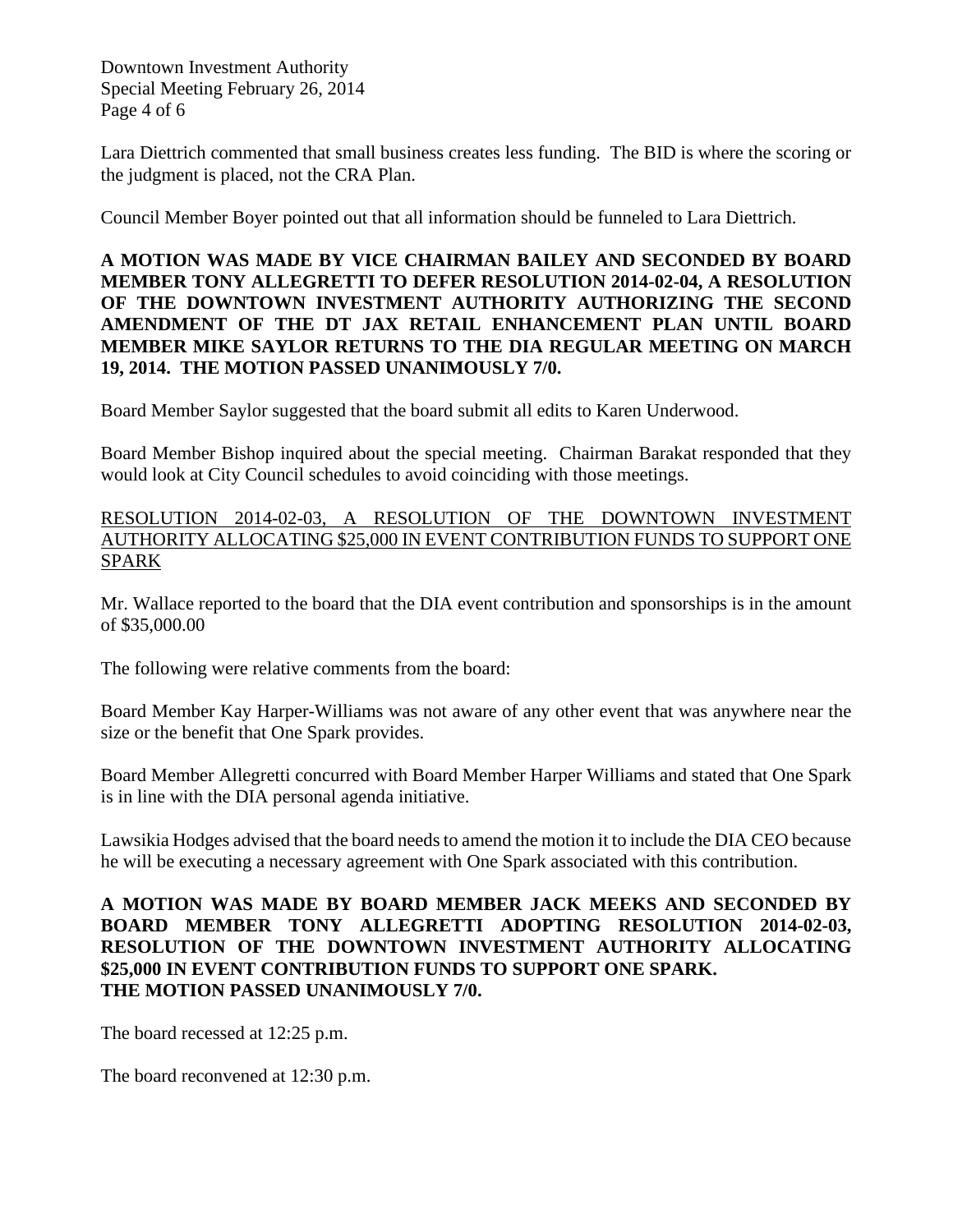Downtown Investment Authority Special Meeting February 26, 2014 Page 5 of 6

Jim Catlett, IGS, distributed and discussed 220 & 330 East Bay Street Project, Profile/Assessment, Hallmark Properties, 220 Riverside Avenue, EverBank Project, 11 E. and the Carling, total project costs and operating proforma.

# **III. INFORMATION/DISCUSSION ITEMS**

Lara Diettrich and Tony Robbins distributed and discussed the DIA Business Investment and Development Strategy.

Board Member Meeks asked when the written remarks were due on these documents. Lara Diettrich advised the board to send the document with their changes so that that they can incorporate them. Mr. Wallace stated that it is important for the board to weigh in from a board aspect to move forward before April 7, 2014.

Chairman Barakat pointed out that he has submitted his comments.

Lawsikia Hodges advised the board to submit communication statements through Aundra Wallace.

Board Member Jack Meeks commented that he would like to have a college located downtown and referenced SCAD in Savannah Georgia. He would also recommend to the board to consider getting rid of parking meters downtown and referenced the St. Johns TownCenter, safety, and cleanliness of downtown.

## **IV. OLD BUSINESS**

None

# **V. NEW BUSINESS**

Council Member Boyer encouraged the board to be aware that a bill passed out of City Council appropriating \$60,000. She suggested for the board to monitor legislation that would impact downtown.

There is a food truck bill that is being introduced by Council Member Brown. This bill would regulate and effectively eliminate food trucks.

Council Member Boyer is very respectful and appreciative of the board's time and encouraged the board to make more motions and decisions.

**A MOTION WAS MADE BY VICE CHAIRMAN BAILEY AND SECONDED BY BOARD MEMBER BISHOP DECLARING THAT FOOD TRUCKS ARE AN ASSET TO OUR DOWNTOWN, WHEN IT DOES NOT CONFLICT WITH ESTABLISHED BUSINESSES, WHEN AND WHERE APPROPRIATE TO ENHANCE THE ENVIRONMENT OF OUR DOWNTOWN. THE MOTION PASSED UNANIMOUSLY 7/0.**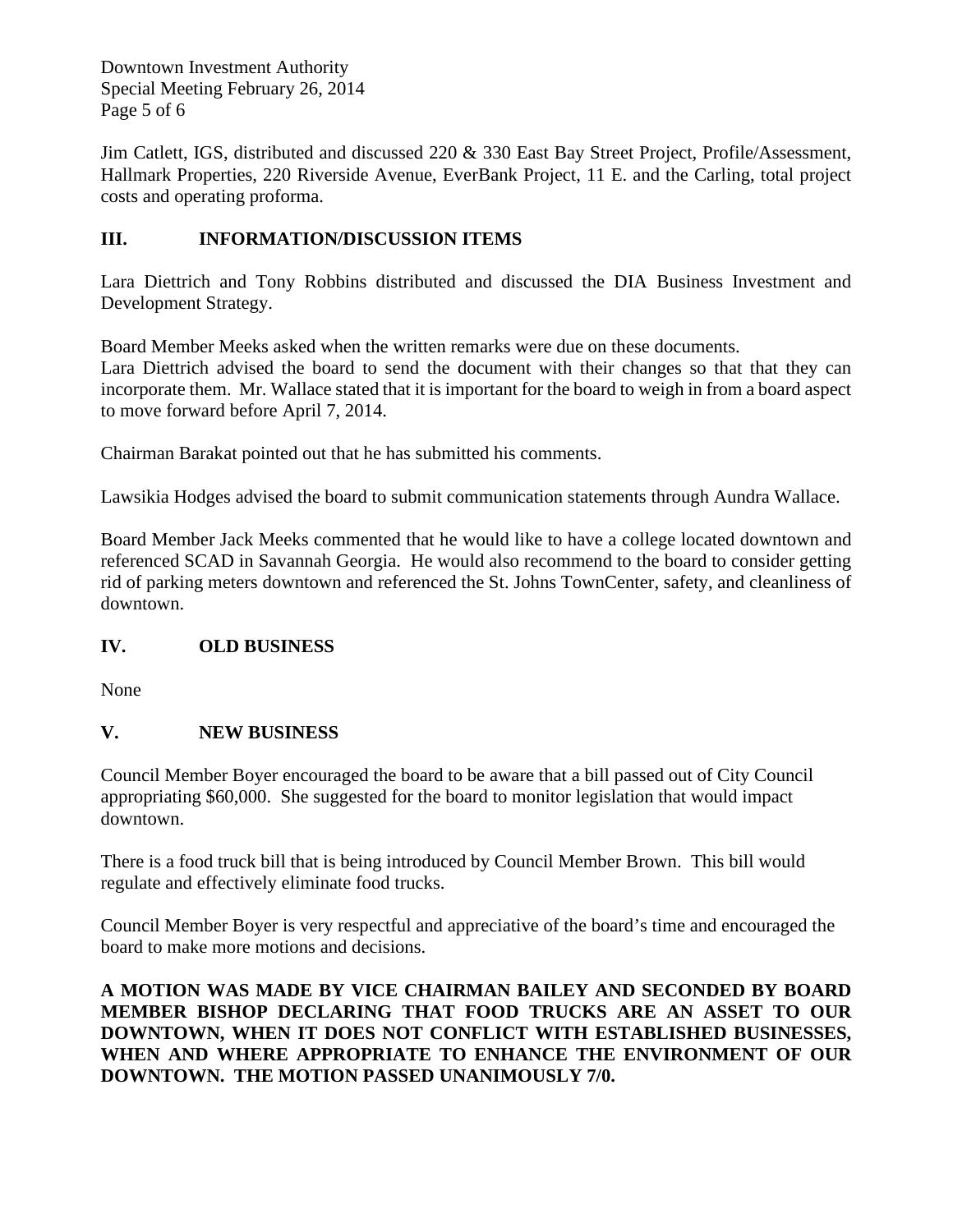Downtown Investment Authority Special Meeting February 26, 2014 Page 6 of 6

Chairman Oliver Barakat requested Karen Underwood to create legislative tracking for the DIA.

# **VI. PUBLIC COMMENTS**

John Nooney – 2007-451 – the DIA needs to amend the legislation to allow for City docks 24/7.

## **VII. ADJOURNMENT**

There being no further business, Chairwoman Barakat adjourned the meeting at approximately 3:10 p.m.

The next scheduled DIA Regular Board meeting is scheduled for Wednesday, March 19, 2014, at 4:00 p.m., location to be determined.

Please note that all attachments referenced will be posted on the DIA Web site <http://www.coj.net/departments/downtown-investment-authority.aspx>

The written minutes for this meeting are only an overview of what was discussed. For verbatim comments of this meeting, an audio CD is available upon request. Please contact Karen Underwood, at (904) 630-3492 or by email at karenu@coj.net.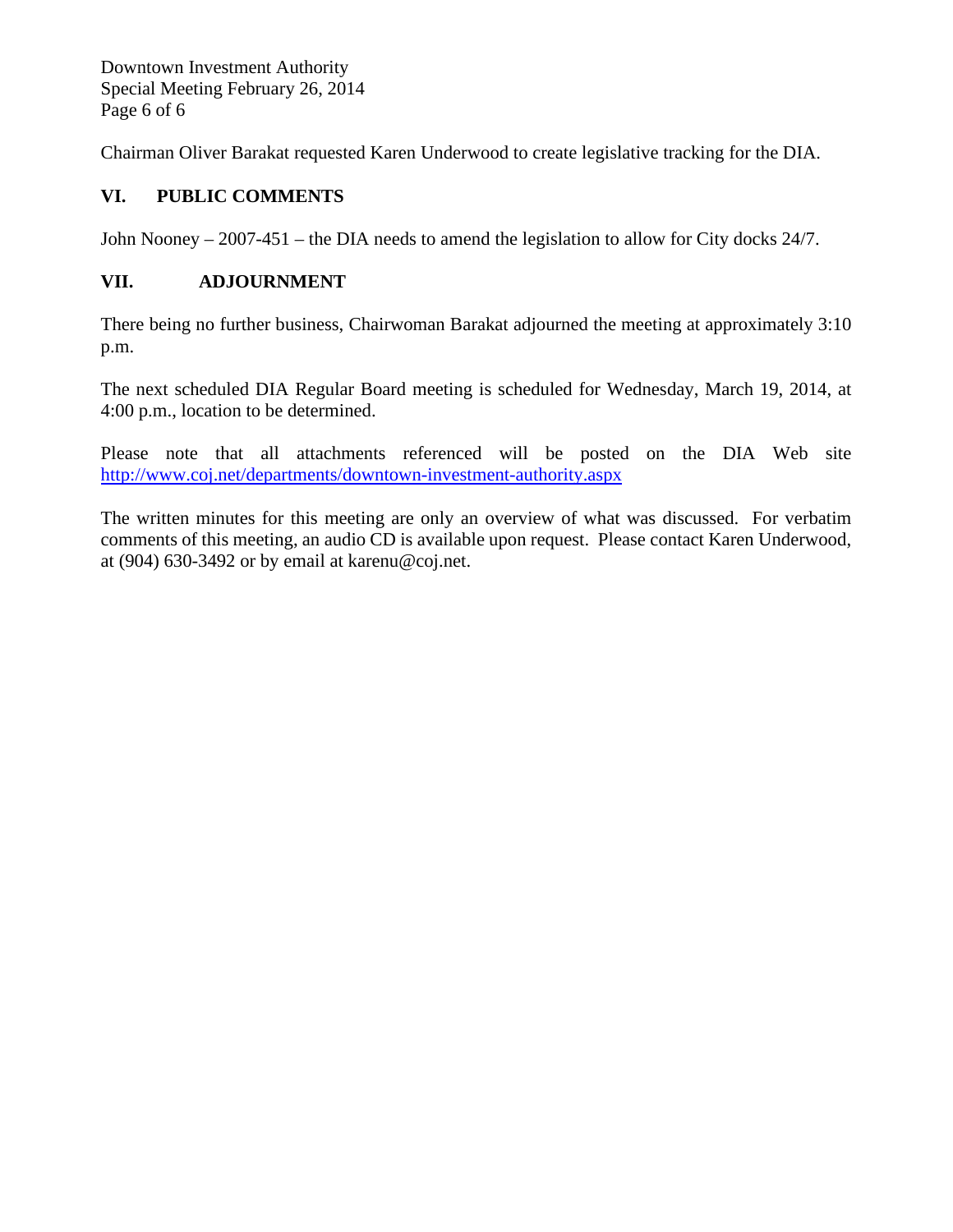#### **RESOLUTION 2014-02-02**

### **A RESOLUTION OF THE DOWNTOWN INVESTMENT AUTHORITY AUTHORIZING THE APPROVAL OF A GRANT UP TO \$79,777 FROM THE HISTORIC PRESERVATION TRUST FUND FOR THE FACADE AND EXTERIOR REHABILITATION, RESTORATION AND CODE IMPROVEMENT AT 120 E. FORSYTH STREET.**

**WHEREAS**, the Downtown Investment Authority ("DIA") has been designated by the City of Jacksonville as the Community Redevelopment Agency ("CRA") for community redevelopment areas within the boundaries of Downtown pursuant to Ordinance 2012-364-E; and

**WHEREAS,** it is the desire of the City of Jacksonville to create a vibrant and dynamic downtown and in doing so has, pursuant to the Act, charged the DIA to envision and formulate a community redevelopment area plan for downtown which among other things shall conform to the City's comprehensive plan and be sufficiently complete so as to indicate any proposed land acquisition, demolition, affordable housing, redevelopment, improvements, and rehabilitation that is appropriate for the revitalization of downtown; and

**WHEREAS,** pursuant to 55.308(b)(1), part of the DIA's duties include the review of business investment and development priorities within downtown, including the responsibility to recommend to the Council approval of downtown development and redevelopment agreements, and ground lease agreements; and

**WHEREAS,** the DIA in its dual capacity as both a community redevelopment agency and as a business investment board for downtown seeks to encourage and stimulate growth within downtown and incentivize quality of life and quality of growth planned projects coupled with a well-planned and viable infrastructure system; and

**WHEREAS**, the DIA desires to request the City Council to approve an allocation of \$79,807.00 from the Downtown Historic Preservation Trust Fund for the façade and the exterior rehabilitation, restoration and code improvement at 120 E. Forsyth Street.

**BE IT RESOLVED,** by the Downtown Investment Authority:

**Section 1.** The DIA finds that the recitals set forth above are true and correct and are incorporated herein by this reference.

**Section 2.** The DIA respectfully submits and recommends that the City Council; (1) approve the allocation of \$79,777.00 from the Downtown Historic Preservation Trust Fund for the façade and the exterior rehabilitation, restoration and code improvement at 120 E. Forsyth Street.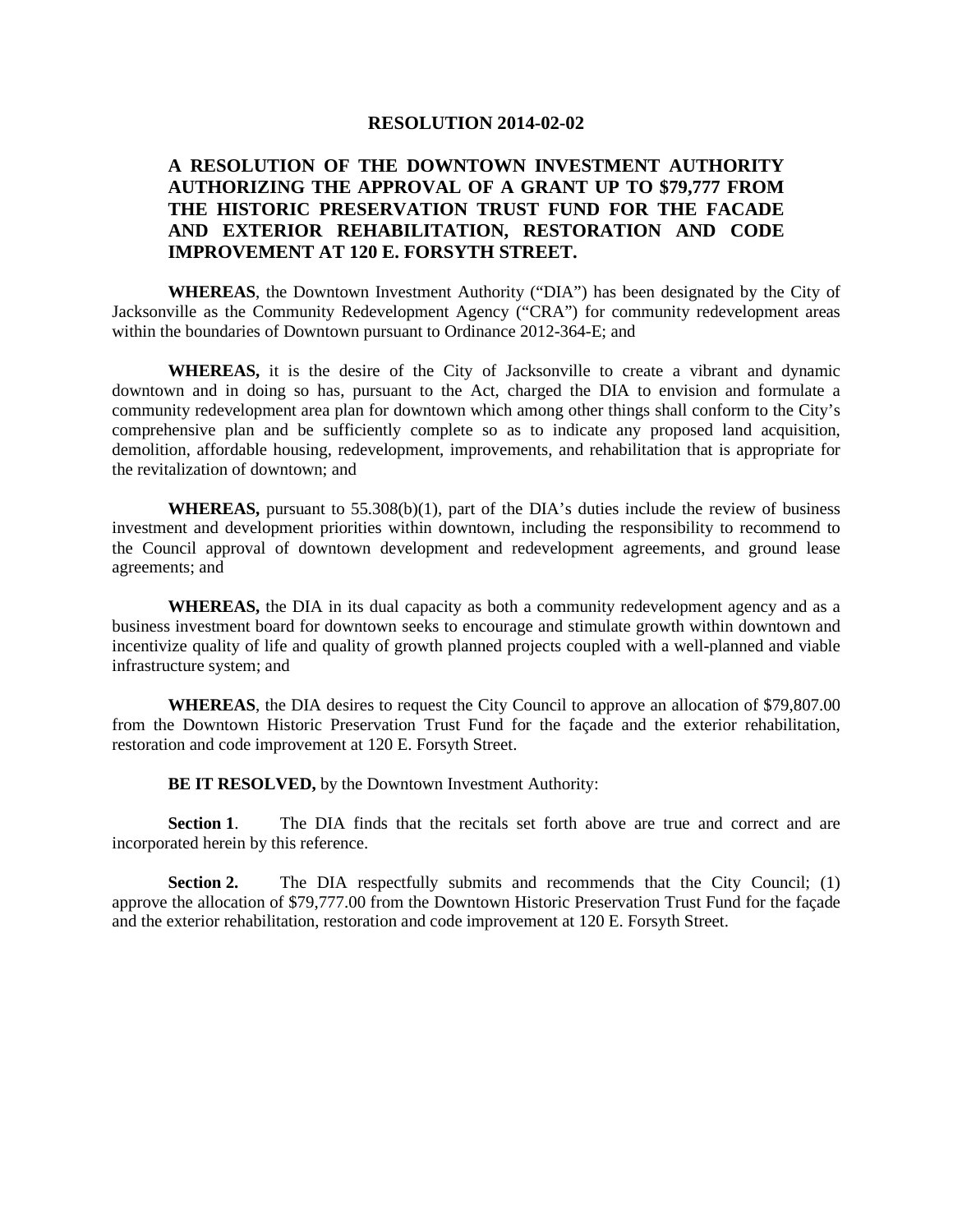**Section 3.** This resolution shall become effective upon its approval by the DIA this 26<sup>th</sup> day of February, 2014.

WITNESS: Downtown Investment Authority

\_\_\_\_\_\_\_\_\_\_\_\_\_\_\_\_\_\_\_\_\_\_ \_\_\_\_\_\_\_\_\_\_\_\_\_\_\_\_\_\_\_\_\_\_\_\_\_\_\_\_\_\_\_\_\_\_\_\_\_\_ Oliver Barakat, Chairman

VOTE: In Favor: **\_\_\_7\_\_\_**\_ Opposed: **\_\_\_0\_\_\_\_\_** Abstained: **\_\_\_0\_\_\_**